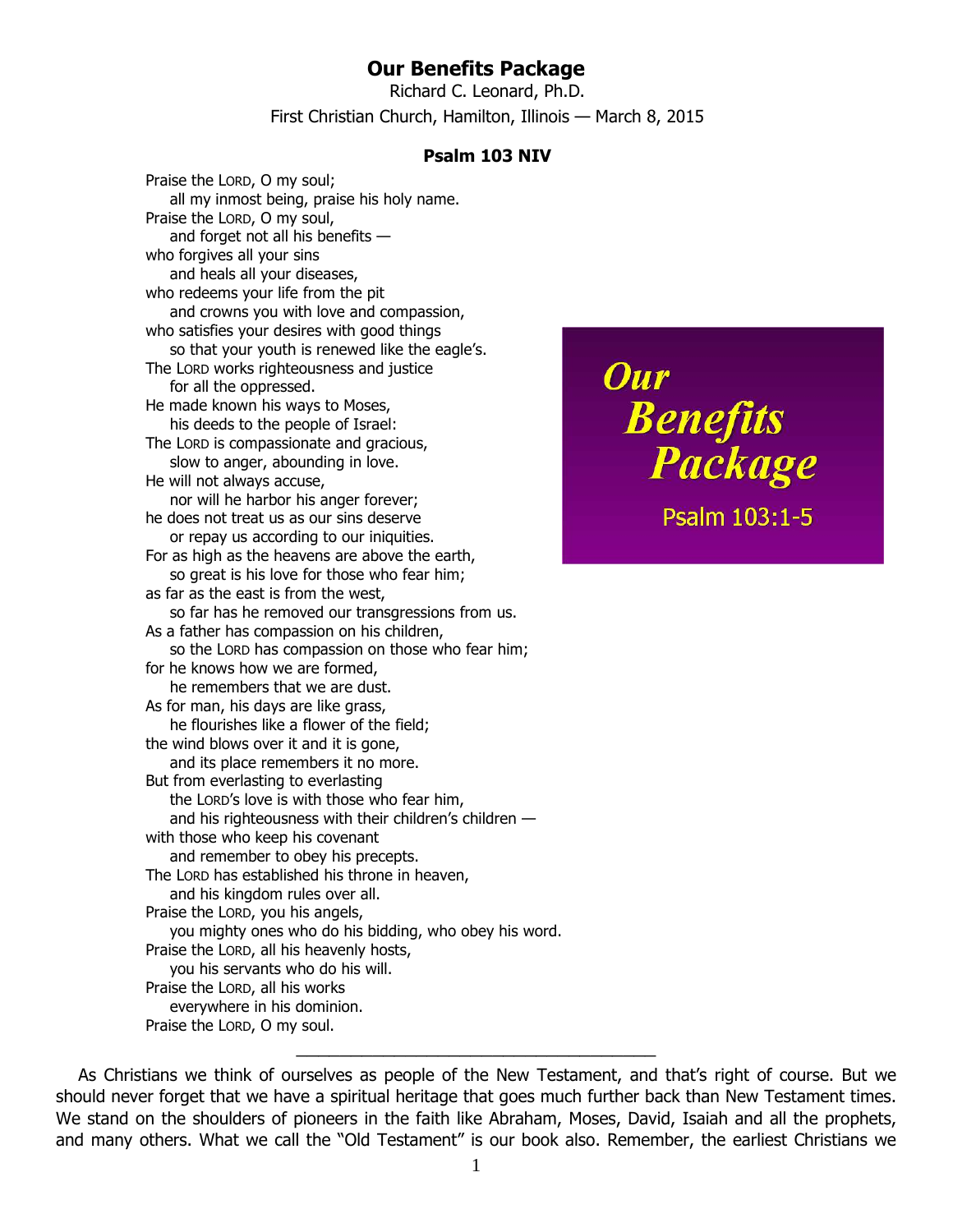read about in the New Testament had no New Testament. For them, the Scriptures were the Hebrew Scriptures (usually in the Greek translation we call the Septuagint).

We can't read any of the New Testament without being aware of how Jesus and the apostles were "soaked" in those Scriptures because they found in them the substance of what God was doing in the world to restore his creation and inaugurate his kingdom on the earth. In the message and ministry of Jesus in the Gospels, in

the letters of the apostle Paul, in the Revelation to John, and throughout the New Testament we see constant reference to the Scriptures of the Law of Moses, the writings of the great prophets, and the Book of Psalms. To appreciate the role of the Old Testament in the shaping of our faith we have only to turn to Luke 24:44, where after his resurrection the Lord Jesus appears to his disciples and explains to them, "This is what I told you while I was still with you: Everything must be fulfilled that is written about me in the Law of Moses, the Prophets and the Psalms." The Old Testament books most often quoted in the New Testament are Deuteronomy (from the Law, or Torah), Isaiah (from the Prophets), and the Psalms.



Today we began our service with a short responsive reading from one of the Psalms, as I hope we'll continue to do. The Psalms are the hymnbook of the Bible; they were sung in the worship of the tabernacle and the Temple, and were the mainstay of Jewish and Christian worship for centuries. The church of the New Testament worshiped with the Psalms; consider, for example, what the apostle Paul urged the church at Colossae: "Let the word of Christ dwell in you richly as you teach and admonish one another with all wisdom, and as you sing psalms, hymns and spiritual songs with gratitude in your hearts to God" (Colossians 3:16).

Historically, the church has always worshiped using the Psalms; today they are sung or said regularly in Catholic, Anglican, Lutheran and many other churches. Some Reformed Protestant churches, even today, sing no hymns except the Psalms of the Bible. Some of the finest hymns in our hymnal are actually poetic versions



of Psalms, such as "O God, Our Help in Ages Past' (Psalm 90), "Joy to the World" (Psalm 98), "All People That on Earth Do Dwell" (Psalm 100), or "Praise, My Soul, the King of Heaven" (Psalm 103). In the Book of Psalms we find expression of every aspect of our faith and devotion, and in my opinion it's hard to improve upon what the Lord, in his inspired Word, has already given us as the sincere outpouring of our love for God and our dependence upon him as his faithful people.

Today I want to turn to briefly to one psalm in particular, one of my favorites which at one time I even memorized in Hebrew. (I won't do the Hebrew version today.) One reason I like this

Psalm is because of its opening words, which lay out what we might call our "benefits package" as the people of God. Let's review those words, using a different version from the one I just read to you:

Bless the LORD, O my soul; and all that is within me, bless his holy name! Bless the LORD, O my soul, and forget not all his benefits, who forgives all your iniquity, who heals all your diseases, who redeems your life from the Pit, who crowns you with steadfast love and mercy, who satisfies you with good as long as you live so that your youth is renewed like the eagle's. (Psalm 103:1-5)

I like the translation "bless the Lord" better than "praise the Lord." I think that when we bless the Lord we're putting more personal involvement into our worship. Blessing is more than praising. In the Bible, the word for "praising" God means "boasting about God," which is important to do but that's not the word used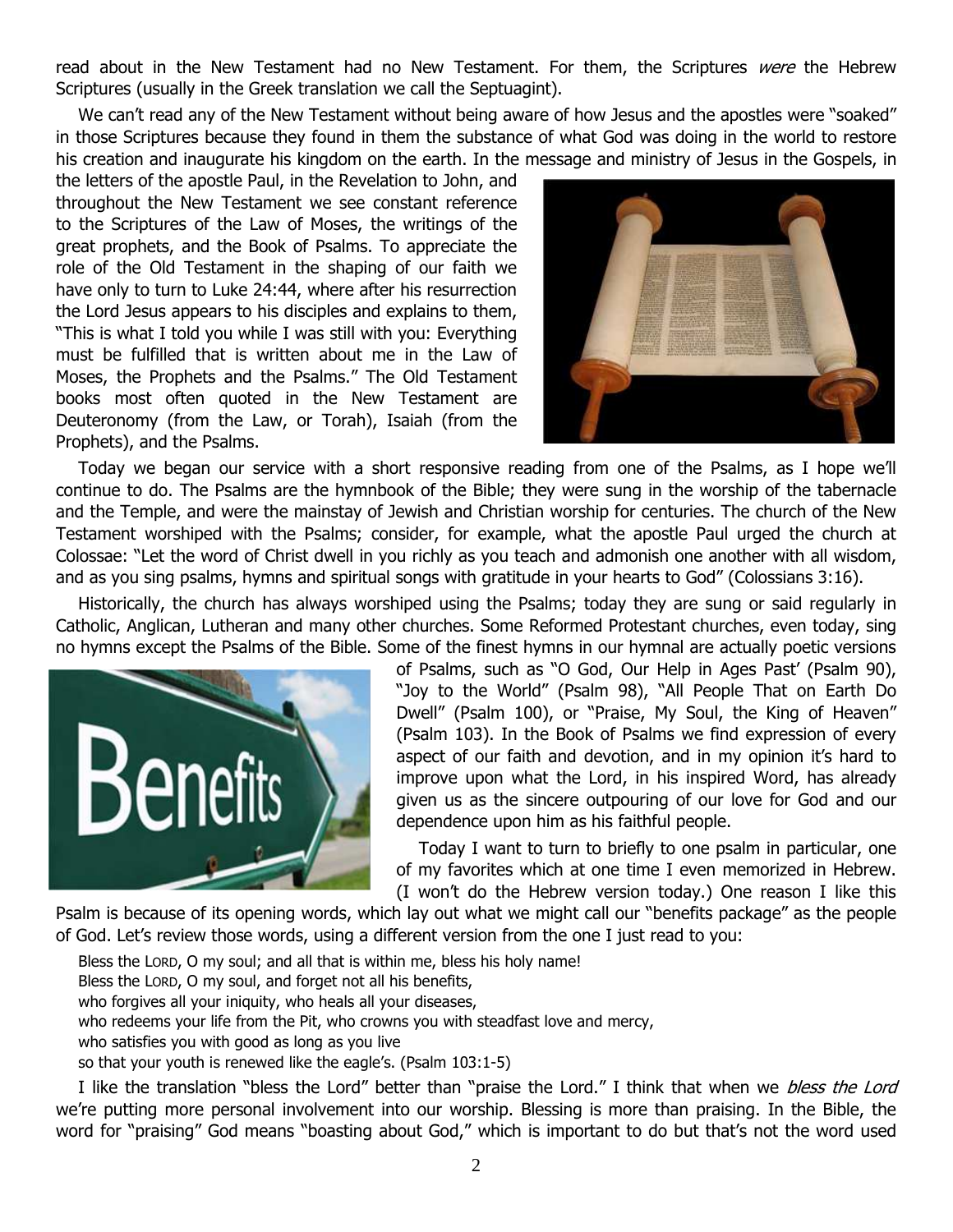here. The Hebrew word is a different one that means to "bend the knee," or to really put yourself into it. As the psalm says, "all that is within me, bless his holy name!" When you "bless" someone you commit yourself to their welfare — and, of course, Scripture teaches that God also blesses us in that same way!

What, then are our reasons for blessing the Lord? That's where our "benefits package" comes in. First of all, "forget not all his benefits." There's always the temptation to forget what James, the brother of Jesus, tells us in his letter: "Don't be deceived, my dear brothers. Every good and perfect gift is from above, coming down from the Father of the heavenly lights, who does not change like shifting shadows. He chose to give us birth through the word of truth, that we might be a kind of firstfruits of all he created" (James 1:16-18). The fact that we're here at all, as people reborn into the new life of the kingdom of God, is a gift from God. And so is

everything that sustains our life, because it's part of the universe he made.

So Psalm 103 begins to enumerate the benefits in our package, and the first benefit is that the Lord forgives all our sins. To be forgiven is basic to receiving all other benefits, for without forgiveness there's a blockage that keeps us from receiving what God has to give. Sin, in the Bible, isn't just specific actions. It's a state of being alienated from God, of having a barrier erected between him and us. We erect that barrier whenever we say, "I don't need God." That barrier goes up whenever we give in to the enticement the tempter offered to Adam and Eve in the garden: "You will be like God, knowing good and evil" (Genesis 3:5).



Before we can receive any benefits from God, that barrier

has to come down. Jesus taught us that unless we, in turn, forgive others their sins against us, we can't receive God's forgiveness. He taught us to pray, "Forgive us our debts, as we forgive our debtors." Messiah Jesus came to sum up in himself the life of God's people Israel, whom God had chosen to spread his name across the globe. Because God's people weren't faithful to their calling, Jesus carried their sins to the cross. In his resurrection he became the "firstborn among many brothers" (Romans 8:29). He created a renewed people of God, and all who unite with Jesus know God's forgiveness because Jesus, in his death and resurrection,



took away the condemnation of sin. Psalm 103 testifies to that forgiveness God gives through Jesus, "the Lamb of God, who takes away the sin of the world" (John 1:29).

Once we've received that first benefit, we can receive the rest of God's "package" for us. The next item our psalm lists is this: he "heals all your diseases." Perhaps, today, you're dealing with some kind of disease or condition in your body and you wonder why God hasn't answered your prayers and healed you. There's no simple answer to this question. We know that, across the world, miracles do occur and people do get healed in answer to prayer. But healing is always part of a larger picture of life; if we concentrate on just our physical condition we might miss the presence of God's healing power in other ways. George

Müller, who built orphanages in England in the nineteenth century, received all the financial means to do that simply in answer to his prayers. The lives of thousands of helpless children were changed and made better. It was a remarkable exercise of faith on his part — yet Müller suffered from physical ailments all his life.

If you're dealing with a physical ailment, or even an emotional issue, today and you're seeking the Lord's help, I don't have a "magical" answer for you. I can't tell you to say a certain prayer, as if you could snap your fingers and say "Abracadabra" and everything would suddenly be okay. God is not some cosmic vending machine, as if all we have to do is put in the right coin and pull the right lever and get whatever we want. What I can say is that we have the promise of Scripture that he heals all our diseases. We have the witness of